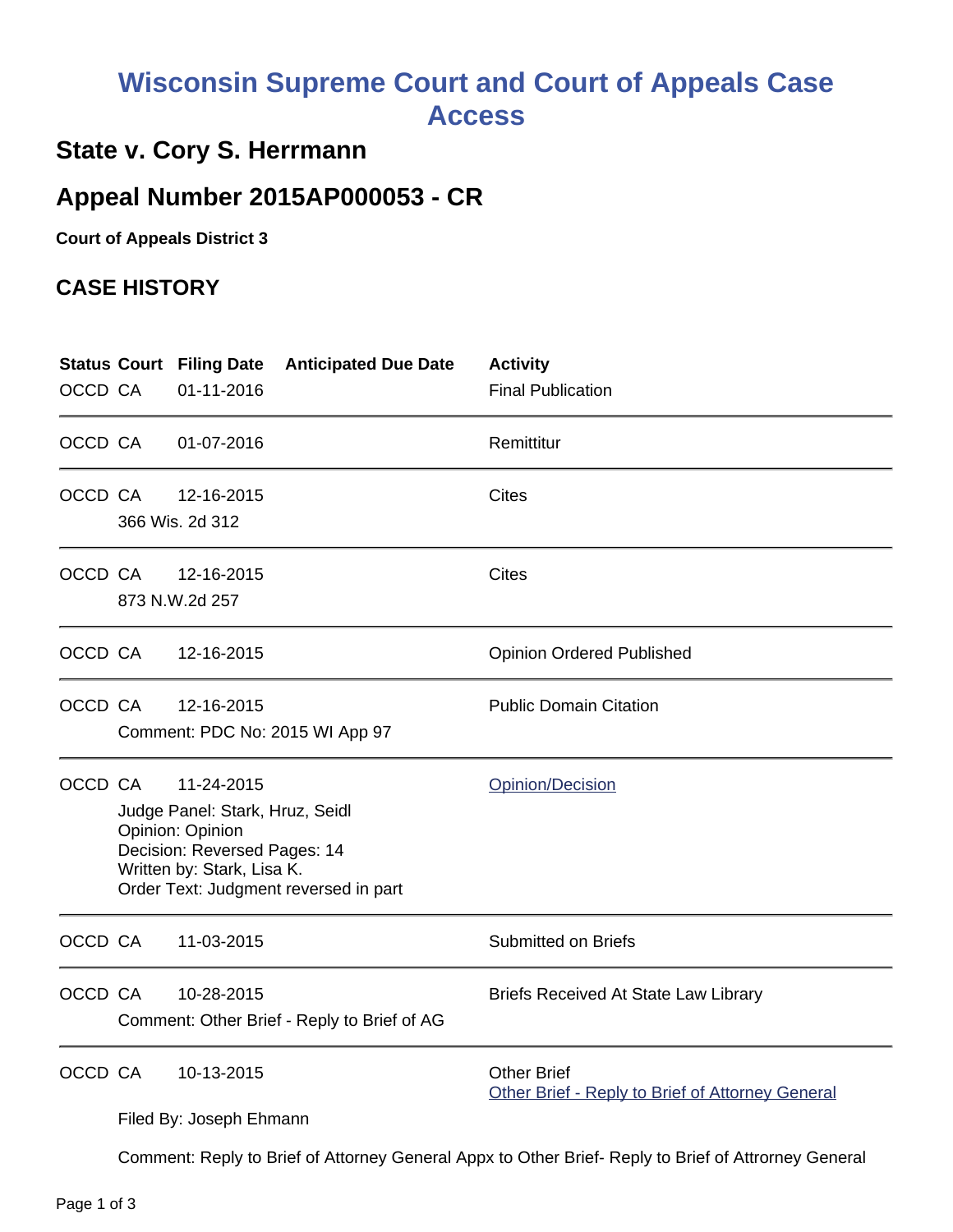| OCCD CA |                                                                                                                                                                                                                                                                                                     | 09-28-2015                                                                                                                                                                                                         | <b>Other Brief</b><br>Other Brief - Brief of Attorney General                                                    |  |  |
|---------|-----------------------------------------------------------------------------------------------------------------------------------------------------------------------------------------------------------------------------------------------------------------------------------------------------|--------------------------------------------------------------------------------------------------------------------------------------------------------------------------------------------------------------------|------------------------------------------------------------------------------------------------------------------|--|--|
|         |                                                                                                                                                                                                                                                                                                     | Filed By: Jeffrey Kassel                                                                                                                                                                                           |                                                                                                                  |  |  |
|         |                                                                                                                                                                                                                                                                                                     | <b>Comment: Brief of Attorney General</b>                                                                                                                                                                          |                                                                                                                  |  |  |
| OCCD CA |                                                                                                                                                                                                                                                                                                     | 09-10-2015                                                                                                                                                                                                         | Motion to Extend Time                                                                                            |  |  |
|         |                                                                                                                                                                                                                                                                                                     | Filed By: Jeffrey Kassel<br>Submit Date: 9-11-2015<br>Decision: (G) Grant<br>Decision Date: 9-11-2015<br>ORD that time for filing the respondent's brief is extended to 9/28/15.<br>See BOT event due on 9-28-2015 |                                                                                                                  |  |  |
| OCCD CA |                                                                                                                                                                                                                                                                                                     | 08-20-2015<br>submit a brief in this appeal.                                                                                                                                                                       | Response<br>Comment: Per cto 8/13/15, rec'd letter from AAG Kassel stating the AG informs the court that it will |  |  |
| OCCD CA |                                                                                                                                                                                                                                                                                                     | 08-13-2015                                                                                                                                                                                                         | <b>Court Order</b>                                                                                               |  |  |
|         | ORD that this case will be decided by a three-judge panel. FRO that on or before August 27, 2015, the<br>attorney general shall notify this court whether it will submit a brief. If a brief will be submitted, the<br>attorney general shall do so within thirty days from the date of this order. |                                                                                                                                                                                                                    |                                                                                                                  |  |  |
| OCCD CA |                                                                                                                                                                                                                                                                                                     | 08-13-2015                                                                                                                                                                                                         | Court Order for 3-Judge Panel                                                                                    |  |  |
| OCCD CA |                                                                                                                                                                                                                                                                                                     | 07-07-2015                                                                                                                                                                                                         | <b>Briefs Received At State Law Library</b>                                                                      |  |  |
| OCCD CA |                                                                                                                                                                                                                                                                                                     | 06-22-2015                                                                                                                                                                                                         | Submitted on Briefs                                                                                              |  |  |
| OCCD CA |                                                                                                                                                                                                                                                                                                     | 06-19-2015                                                                                                                                                                                                         | Record and Briefs Sent to District 3                                                                             |  |  |
| OCCD CA |                                                                                                                                                                                                                                                                                                     | 06-15-2015                                                                                                                                                                                                         | <b>Reply Brief</b><br><b>Reply Brief</b>                                                                         |  |  |
|         | Filed By: Joseph Ehmann                                                                                                                                                                                                                                                                             |                                                                                                                                                                                                                    |                                                                                                                  |  |  |
| OCCD CA |                                                                                                                                                                                                                                                                                                     | 06-05-2015<br>Comment: BRS (IB)                                                                                                                                                                                    | Certificate of Filing by Mail                                                                                    |  |  |
| OCCD CA |                                                                                                                                                                                                                                                                                                     | 05-30-2015                                                                                                                                                                                                         | Brief of Respondent(s)<br><b>Brief of Respondent</b>                                                             |  |  |
|         | Filed By: Andrew Maier                                                                                                                                                                                                                                                                              |                                                                                                                                                                                                                    |                                                                                                                  |  |  |
|         | Comment: Appx to Brief of Respondent(s)                                                                                                                                                                                                                                                             |                                                                                                                                                                                                                    |                                                                                                                  |  |  |
| OCCD CA |                                                                                                                                                                                                                                                                                                     | 04-30-2015                                                                                                                                                                                                         | Brief & Appx of Appellant(s)<br><b>Brief of Appellant</b>                                                        |  |  |